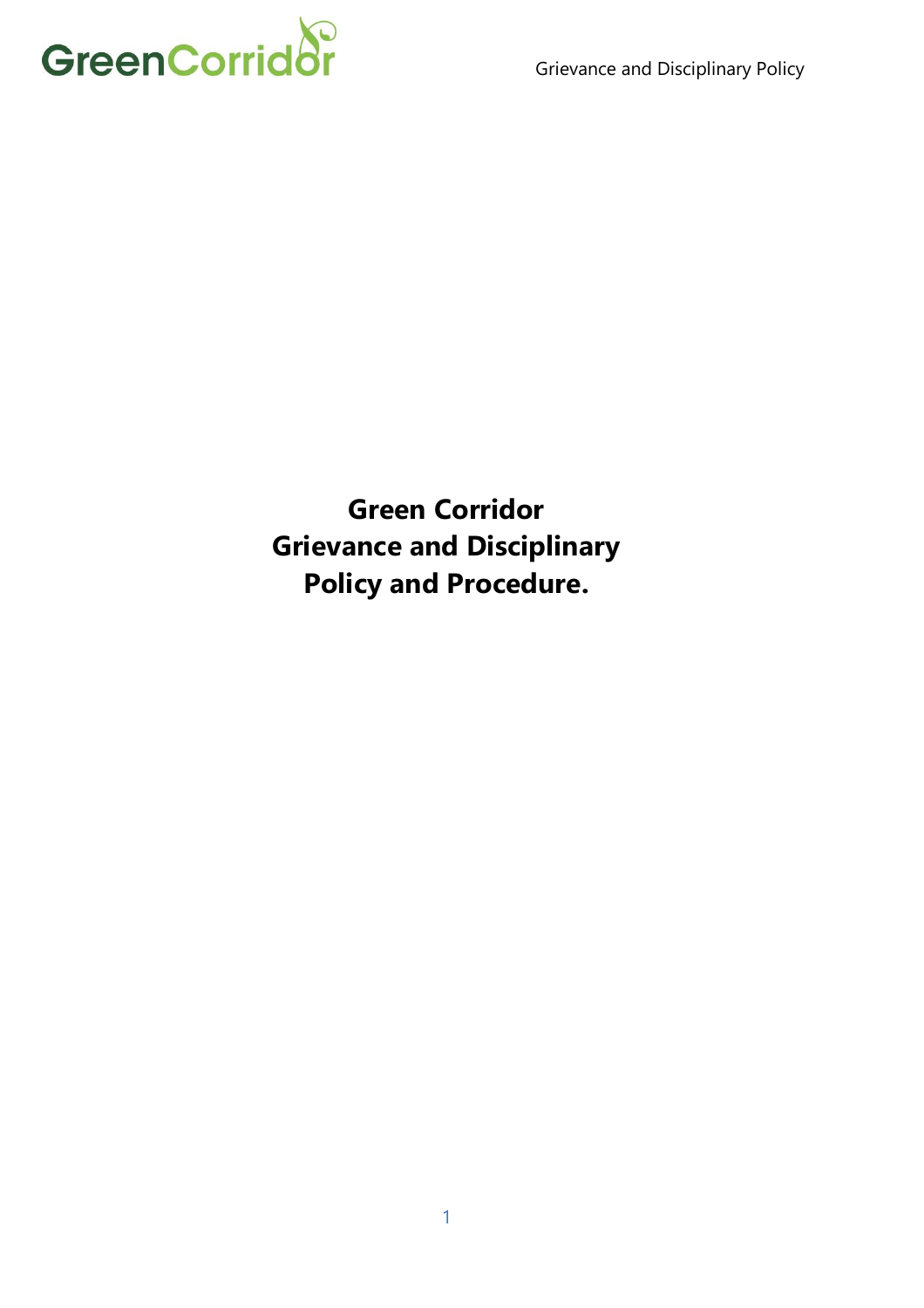# **DOCUMENT CONTROL**

| <b>Document Number</b>    | 21                                                      |
|---------------------------|---------------------------------------------------------|
| Description               | This document describes the procedure for grievance and |
|                           | disciplinary                                            |
| Document Type             | Policy and Procedure                                    |
| Document Owner            | <b>CEO</b>                                              |
| <b>Document Approvers</b> | <b>Board of Trustees</b>                                |
| Approval Date             | Nov 2019                                                |
| Date of Next Review       | Nov 2022                                                |

# **ISSUE CONTROL**

| Version | Date | Comments | Author |
|---------|------|----------|--------|
|         |      |          |        |

# **PRINCIPAL RELATED POLICIES & PROCEDURES**

| <b>Document Title</b> | <b>Location</b>                     |
|-----------------------|-------------------------------------|
| Equality & Diversity  | <b>GC Policies &amp; Procedures</b> |
| Whistleblowing        | <b>GC Policies &amp; Procedures</b> |
| Anti-Bullying and     | <b>GC Policies &amp; Procedures</b> |
| Harassment            |                                     |
| Health & Safety       | <b>GC Policies &amp; Procedures</b> |

# **CONFIRMATION OF RECEIPT OF POLICY & PROCEDURE**

| Name         |  |
|--------------|--|
| Job Title    |  |
| Line Manager |  |

I confirm I have received a copy of this policy and procedure and have read and understood the contents. I also confirm I have sought clarification from my line manager on any issues which I am not clear about.

Signed:

Date:

Please return this signed copy to your individual Polices and Procedures folder for future reference.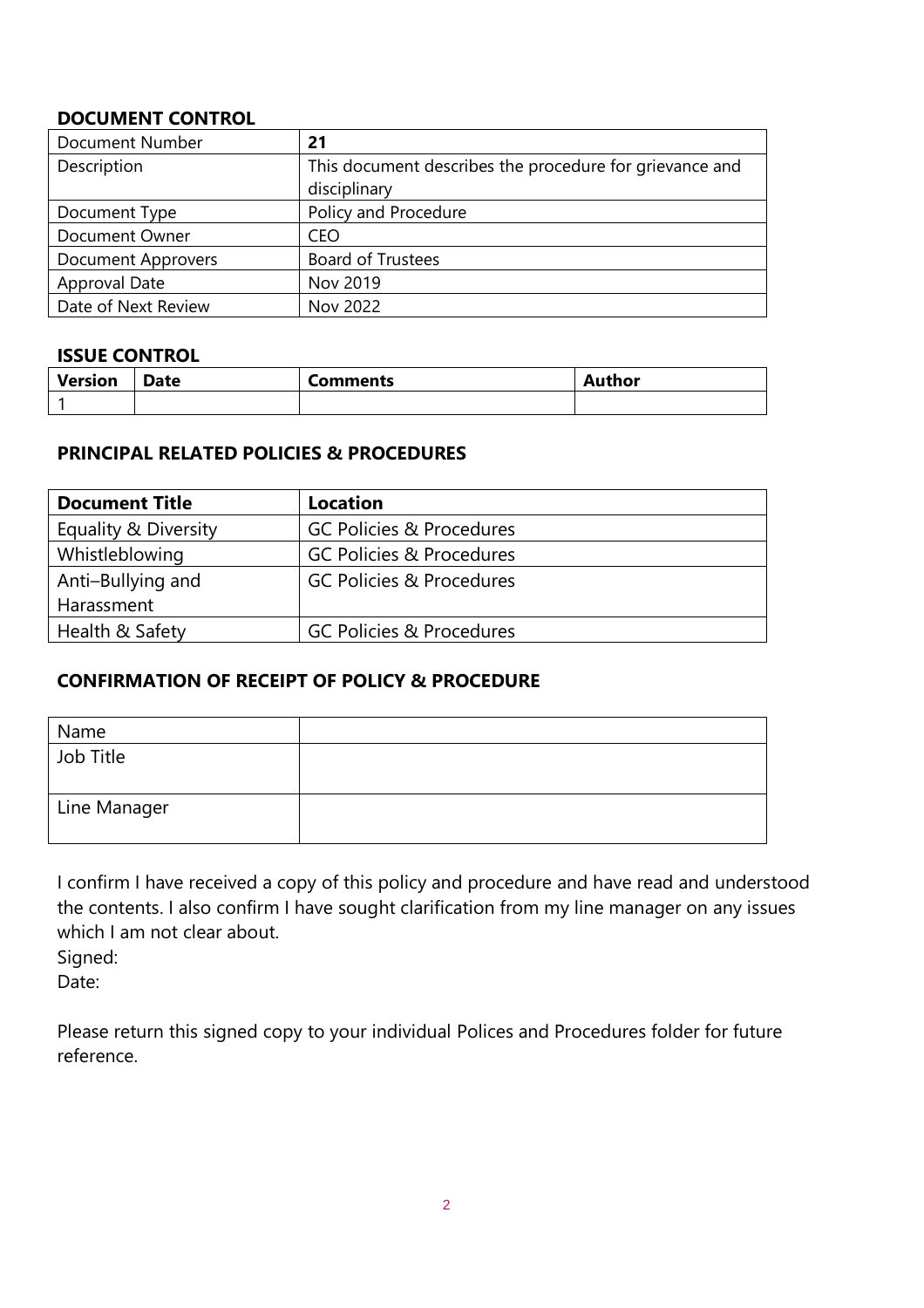# **Grievance & Disciplinary Procedures**

Set out below is the employer's current grievance and disciplinary procedures; these do not form part of the contract but represent the employer's current practice, which it may vary from time to time.

# **Grievance Procedure**

This procedure should be used to settle all disputes and grievances that you wish to raise. The purpose is to settle any grievance fairly, simply and quickly:

- You should first discuss your grievance with the person involved
- If this does not resolve the matter you should refer it to your line manager or the CEO.
- If the grievance is in relation to the CEO then please refer to the trustee nominated by the board to deal with any matters relating to the grievance procedure
- If the matter remains unresolved it will be referred to a meeting of the Board of Trustees which you will be entitled to attend and address either yourself, or through and with a representative. The decision will be given to you in writing
- You should ensure that there is no unreasonable delay in the implementation of this procedure
- If the grievance concerns the trustee nominated by the board of the employer you may commence the procedure at a higher level
- If you have an issue involving any form of harassment or discrimination, which you feel unable to raise under the grievance procedure, you should raise it with a member of the governing body
- You have the statutory right to be accompanied to a grievance procedure hearing by a Trade Union representative or colleague

# **Disciplinary Procedure**

The employer's aim is to encourage improvement in individual conduct. This procedure sets out the action, which will be taken when disciplinary rules are breached.

Minor faults will be dealt with informally. However, if the informal discussion does not lead to an improvement or where the matter is more serious e.g. unjustified absences or unsatisfactory standards of work, the following procedure is to be used:

- The procedure is designed to establish the facts quickly and to deal consistently with disciplinary issues. No disciplinary action will be taken until the matter has been fully investigated
- At every stage you will have the opportunity to state your case and be accompanied, if you wish, at the hearing by a trade union representative or by a fellow employee at any disciplinary interview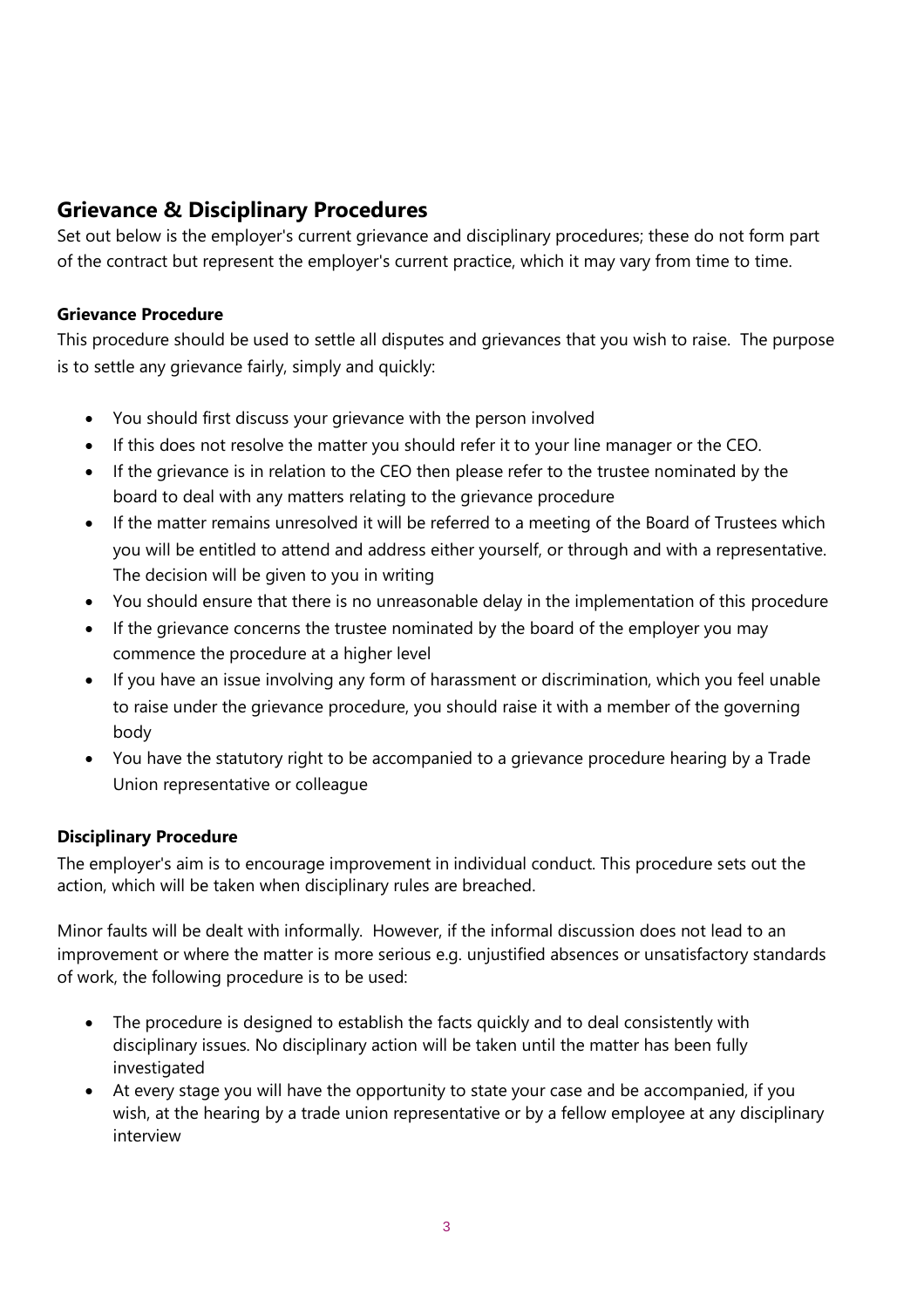- Prior to a disciplinary hearing you will be told the nature of the alleged offence, the nature of the evidence of the offence, the range of possible outcomes and reminded of your right to be accompanied
- You have the right to appeal against any disciplinary penalty other decision and to be accompanied by a trade union official or fellow employee at any appeal hearing
- A warning will usually contain a date after which it will be disregarded in any further disciplinary hearing. This will generally be 12 months but in appropriate cases, the right is reserved to extend this period
- The procedure may be implemented at any stage where in the opinion of the trustees the circumstances justify such a course of action